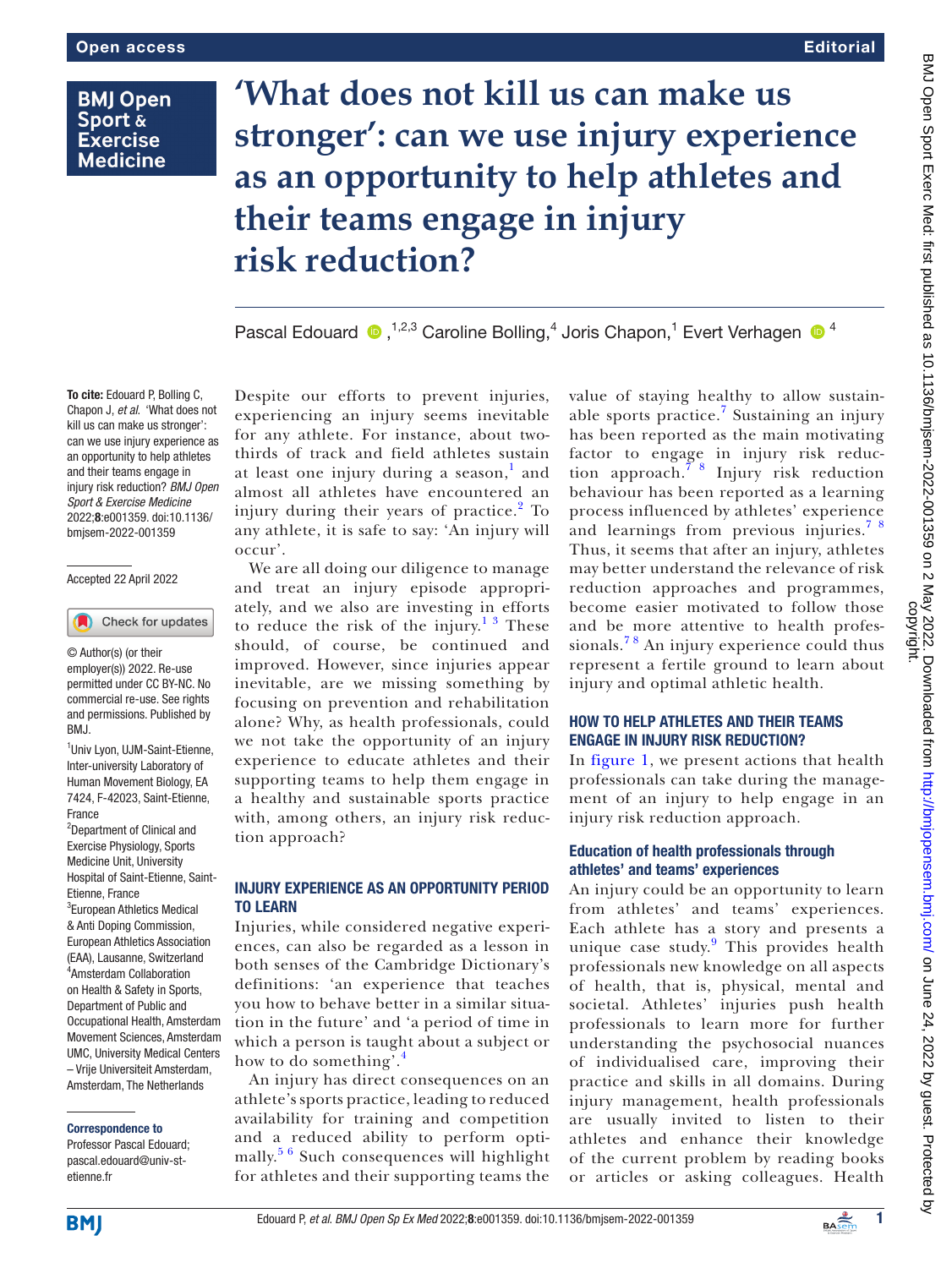

<span id="page-1-2"></span>Figure 1 A concept map of the role that health professionals can play in the context of injury to help athletes and their teams to engage in an injury risk reduction approach.

professionals can learn from athletes' and teams' experiences through facilitating open discussion.

#### Education of athletes

During the rehabilitation and return to sports process, there can be potential for health professionals with the help of training staff to help athletes to under-stand better how their bodies work,<sup>[8](#page-2-4)</sup> improve their ability to listen to their bodies (eg, pain and fatigue), know their capabilities and limits<sup>[7](#page-2-2)</sup> and learn warning signals to improve self-efficacy in their daily practice. This guidance can be done by providing feedback during medical examination or rehabilitation exercises, taking time to listen to the athletes and reply to their questions primarily related to body's signs, or adapting training and rehabilitation to athletes' signs. Since the body changes with training and time, such understanding is a continuous learning process throughout their athletics career.<sup>[7](#page-2-2)</sup> In addition, this period seems appropriate to educate athletes to have an active voice and express their feelings and opinions to their teams.<sup>7810</sup>

#### Education of the team: together with a common goal

An injury could be an opportunity to (re)engage athletes and their teams in a common project/goal. A project toward performance should consequently

include health and injury risk reduction approaches, as injuries hamper performance. $5<sup>6</sup>$ 

The injury is also an opportunity to improve communication and cooperation between athletes, their team and team members. Communication is essential for success, taking into account the medical secret respect and the active voice of the athlete.<sup>78 10</sup> The athlete's team needs to give voice and listen to the athletes as they are the ones that can inform about the first signs of injury risk.

An injury experience could also be an opportunity to educate all stakeholders, informally through discussions or formally through specific educational sessions, about injury risk reduction approaches (eg, explain how the body works, what an injury is and how to manage an injury). It could also be a chance to set up, in addition to rehabilitation procedures, injury risk reduction habits as a routine for long-term sustainable behavioural changes.

#### CALL TO ACTION!

Sports injuries will occur, but they are more than just an unfortunate experience. We, as health professionals, must extend our thinking about injury management. This editorial is a call to take this negative experience as a lesson and to help athletes and their teams engage in injury risk reduction toward long-term sustainable sports practice.

Twitter Caroline Bolling [@cs\\_bolling](https://twitter.com/cs_bolling) and Evert Verhagen [@evertverhagen](https://twitter.com/evertverhagen)

Contributors PE conceived the idea of this editorial and designed the original version of the text. PE, CB, JC and EV contributed to the critical revision for important intellectual content and approval of the final editorial.

Funding The Amsterdam Collaboration on Health & Safety in Sports is recognised as a research centre for the prevention of injury and illness, and the protection of athletes by the International Olympic Committee (IOC) and received funding from the IOC to establish a long-term research programme on the prevention of injuries and illnesses in sports to protect athlete health.

Competing interests EV and PE are Associate Editors for the BJSM. EV is the Editor in Chief of BMJ Open Sport and Exercise Medicine. PE is Associate Editor for the BMJ Open Sport and Exercise Medicine.

Patient consent for publication Not applicable.

Ethics approval Not applicable.

Provenance and peer review Commissioned; externally peer reviewed.

Open access This is an open access article distributed in accordance with the Creative Commons Attribution Non Commercial (CC BY-NC 4.0) license, which permits others to distribute, remix, adapt, build upon this work non-commercially, and license their derivative works on different terms, provided the original work is properly cited, appropriate credit is given, any changes made indicated, and the use is non-commercial. See:<http://creativecommons.org/licenses/by-nc/4.0/>.

#### ORCID iDs

Pascal Edouard<http://orcid.org/0000-0003-1969-3612> Evert Verhagen<http://orcid.org/0000-0001-9227-8234>

#### REFERENCES

- <span id="page-1-0"></span>1 Edouard P, Alonso JM, Jacobsson J. Injury prevention in athletics: the race has started and we are on track! *New Stud Athl* 2015;30:69–78.
- <span id="page-1-1"></span>2 Sorg M, Ruffault A, Martin S, *et al*. Étude sur La perception des blessures PAR les athlètes et LeuRS influences sur La réalisation de mesures de Prévention des blessures en athlétisme. *[Journal de](http://dx.doi.org/10.1016/j.jts.2020.09.004)  [Traumatologie du Sport](http://dx.doi.org/10.1016/j.jts.2020.09.004)* 2020;37:193–200.
- 3 Edouard P, Steffen K, Peuriere M, *et al*. Effect of an unsupervised Exercises-Based athletics injury prevention programme on injury